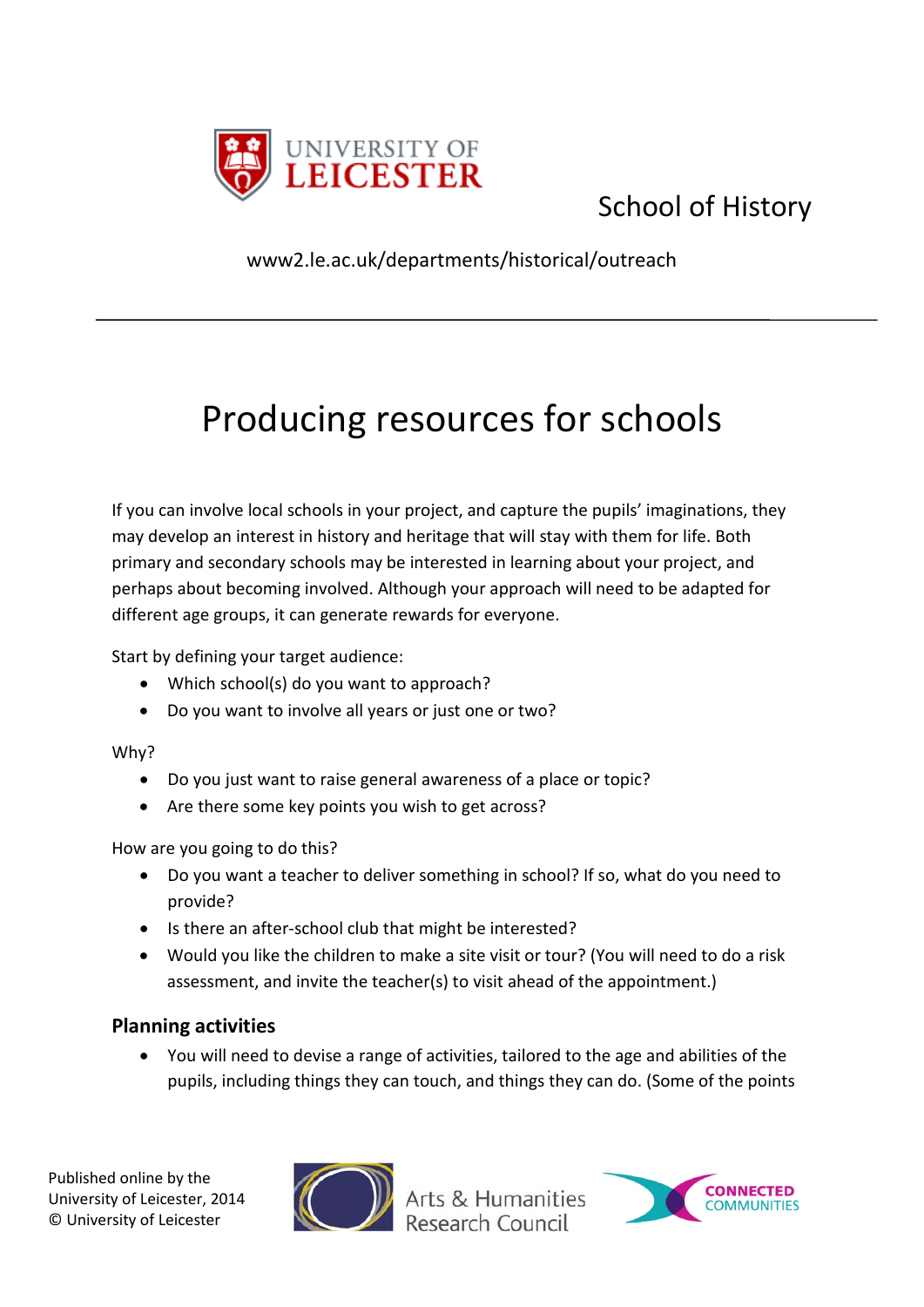in the previous section on 'Producing displays and exhibitions' may help you to develop material that will appeal to a range of different learning styles.)

- How many people from your group will be needed to deliver this?
- What equipment do you need? Costumes? Technology? Artefacts? Is there anywhere you could borrow these, if you don't already have them?
- You will also need to provide some notes or guidance for the teachers, who may have little knowledge of the topic.
- The pupils are likely to come from a range of different backgrounds, and may cover a wide ability range. Some may never have been to a museum or seen historical artefacts before, and might find it difficult to engage with your material. You will need to find ways to interest them all.
- Because of the way in which history is taught in schools, they may not have a firm grasp of chronology. A timeline can help, moving from prehistory to the present day. This should be illustrated, for example with changing costumes, types of houses or modes of transport.
- For younger children, it can be useful to explain the concept of time, and that you can date things because they change. Relate this to something they can identify with – for example, they could be asked to put pictures of different types of mobile phone in chronological order.
- Help them to appreciate that the pace of change today is much faster just because something is made of stone, does not mean it's from the stone age, as some older ways of doing things endured for centuries.
- Don't assume they know anything, but don't talk down to them.
- Not everyone will automatically identify with your topic, and older students in particular can erect barriers if they don't feel the material is relevant to them. It can be helpful to explain that the same techniques can be used to investigate other places. If your project is about a specific place, you might want to emphasise that people from all backgrounds have lived there over the centuries, or that people living there have purchased goods produced in other places.

# **Developing activities**

- You will need to develop a range of four or five activities that the pupils can do, and which cover several different parts of the school curriculum.
- If you want to work with several schools, you may wish to create a web resource, so that the schools can download activity sheets.
- For primary school children in particular, at least one of your activities should be tactile – for example, handling items and identifying how they were made and used.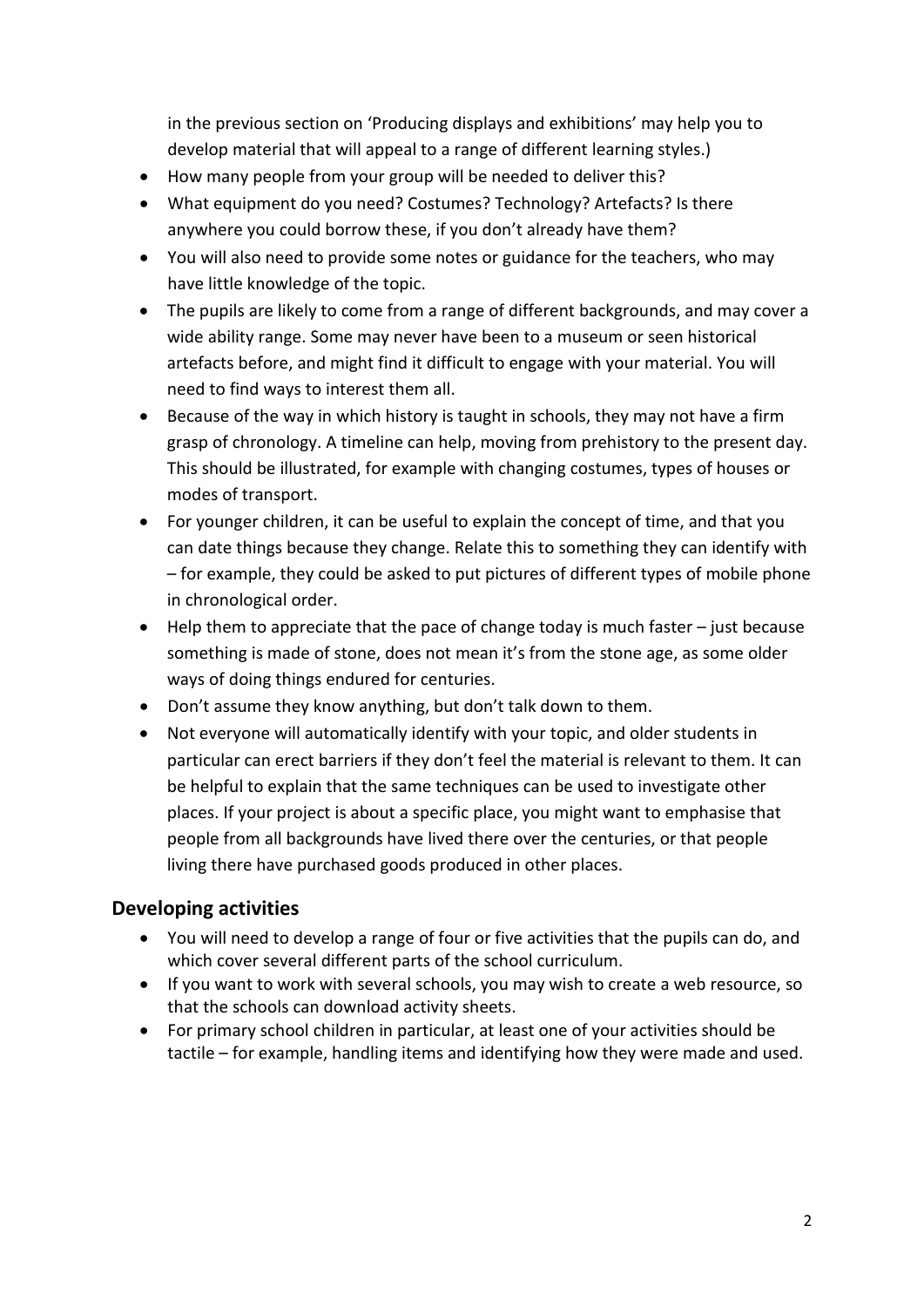- Relate objects to everyday life what people did for a living, what their house was like, what everyday life was like for a child in that period.
- If you can also relate it to something that children have already learned at school (e.g. the Romans), then do so, but you can still engage their interest with something new.
- Many people of all ages have been fascinated by the discovery of Richard III, and you may be able to link some of your material to that discovery, or to that period. Suitable exercises might include (1) basic archaeology, such as digging a test pit and carefully recording the finds, (2) how style can help to identify the age of an artefact, using real examples of pottery, (3) using a plastic skeleton to explore what a skeleton can tell us about someone's health and how they died, (4) the types and effectiveness of armour and weapons in 15th century battles, and (5) how people found out that the king was dead (letter writing exercise).
- Don't underestimate how long it will take to prepare your activities.

# **Approaching a school**

- Before approaching a school, think about the key messages you wish to convey, and the activities that will support those. However, unless you have a current schoolteacher in your group, don't spend too much time preparing activities until you know the school is receptive to the idea, and that the activities proposed will meet their needs.
- Don't just email the school secretary they are likely to receive numerous emails, and it might not get passed on. Identify the school's history coordinator, and make a direct approach to that person. Sell the idea in terms of what the students will gain.
- Recognise that it can take time to build up a relationship with the school before they will agree to become involved. You may find it easier to build a relationship through an existing contact – do any of your group members have children or grandchildren at that school? The school may be more comfortable with an approach from someone they already know.
- Use your own open days or other events to engage with families, and encourage parents to talk to the school about your project and your idea.
- Teachers are busy people, and may be reluctant to introduce new material which they know little about, or which doesn't fit easily into the curriculum. Make it easy for them by providing notes which are informative but not too long, and which emphasise the relevance of the activities. You could offer a free training event for the teachers.
- Does your group have any younger volunteers who would like to be involved? This can be a good way to build their skills as well, perhaps by helping children with activities, or by giving a presentation at a school assembly.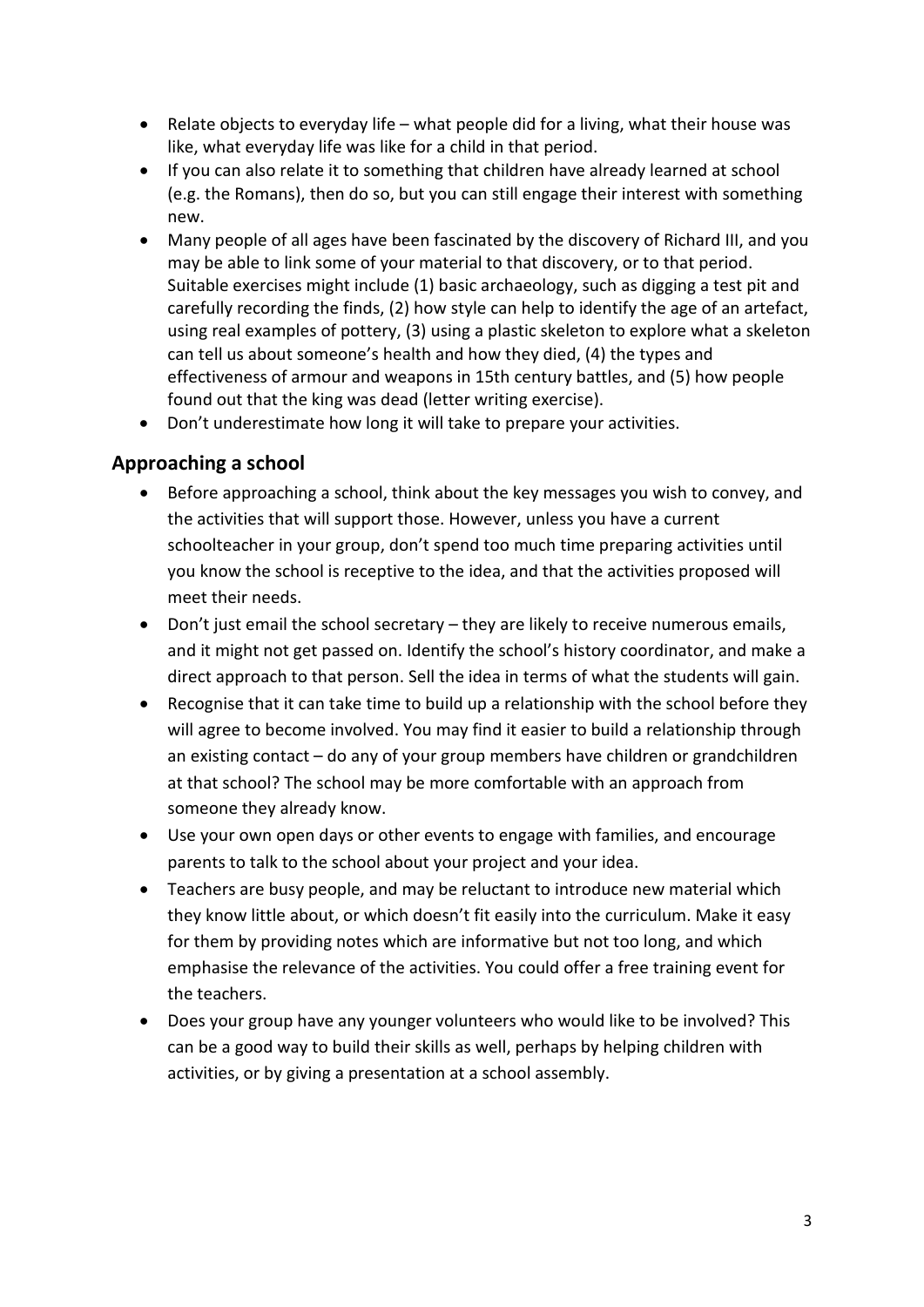• Maintain contact with the school after the event. Could this be an annual activity?



*Pupils of all ages may find pottery identification interesting*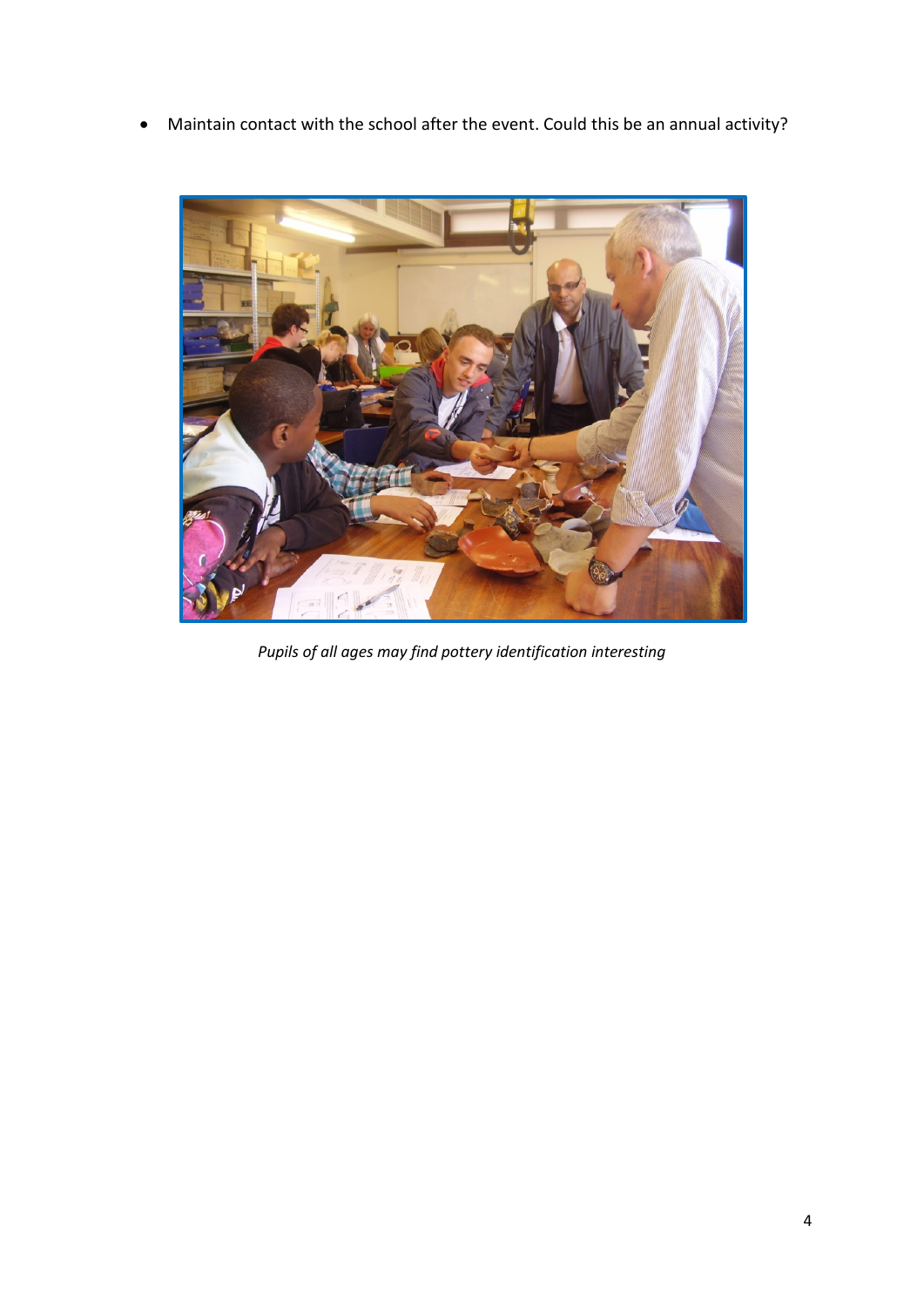# **Case study: Swithland slate**

**Target audience:** Primary school, years 3 and 4 (ages 8-10)

**Delivery:** By a teacher in class

**Key messages:** Properties of different house-building materials, local geology, importance of Swithland slate in Leicestershire since Roman times, how slate is quarried, what uses it has.

**Making it relevant:** Slate was compared to other roofing and walling materials. The children were encouraged to think about the ease of handling and transport, how raw materials had to be processed, and the properties and suitability of each material.

**Object handling:** Real slate and concrete roof tiles, thatch and bricks help them to understand weight, durability and how the materials differ.

#### **Activities:**

- 1. The children explored the uses of slate and why it was popular for so many things, from gravestones to billiard tables, roofs to sundials.
- 2. Younger children made model sundials and used slate pencils to practise cursive writing on paper and on slates.
- 3. Collages of cottages with slate, thatch or tiled roofs were made using standard art materials and real thatch, emphasising the need to work from the eaves upwards to the ridge, overlapping in order to shed rainwater.
- 4. The different geological areas within Leicestershire were coloured on maps, and pictures of houses in different parts of the county were matched to local geology.
- 5. The history of the slate industry was studied using copies of primary sources such as maps, accounts, censuses and directories, to understand the lives of the quarry workers.
- 6. Transport routes, from Roman roads onwards, were drawn on maps to explain the geographical market for slate, and distances were calculated.
- 7. The children drew up a set of blasting instructions for quarry employees based on an actual 1804 description of quarrying.
- 8. They compiled and illustrated a newspaper report on an imaginary quarry disaster.
- 9. Children designed a slate headstone for a deceased pet.
- 10. Older and more able children calculated the cost of pieces of slate of varying sizes in pre-decimal currency, based on actual prices in a nineteenth-century account book.

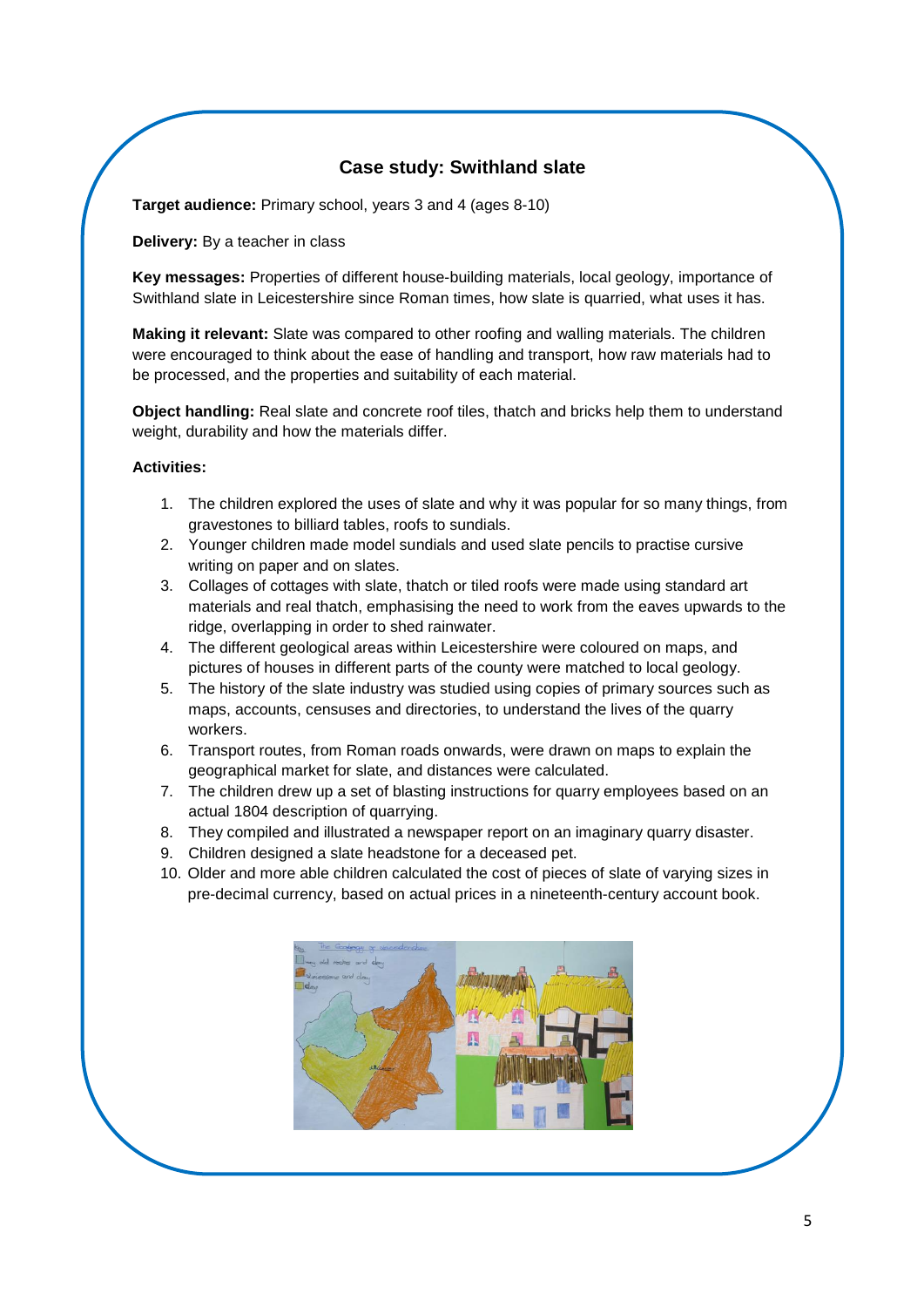# Simple tips for great presentations

Giving presentations is an inevitable part of any project. This guide provides a few simple tips in five key areas, which will ensure your presentation is a success. It concludes with an example of how you can use technology to create a virtual tour for your website.

# **Planning your presentation**

- Make sure you know how much time you will have for your presentation.
- Your audience may have many questions, so make sure you allow ample time for these.
- Write a brief abstract which sums up your presentation in no more than 2-3 sentences. This will help you to focus on the most important points.
- Think about your audience, their background knowledge of your project and what their interests are. If you have been invited to speak to a group you don't know, ask the organiser to tell you something about them and why your topic will be of interest. This information will help you to pitch your presentation at an appropriate level.
- If you want to supply handouts, find out how many people are likely to be there.
- Make sure you know what technology will be available at the venue.

# **Using images**

- A good presentation should be a visual as well as an auditory experience. Carefully selected images will help your audience to understand and remember what you are telling them.
- Photographs you have taken yourself are your own copyright, and you may use them freely.
- Photographs taken by someone else can only be used if the copyright owner has given permission, and you acknowledge them and abide by the terms of that permission.
- You can use photographs from the internet if they have been licensed for use by others under the terms of a Creative Commons licence. There are different types of licence and you need to make sure that the images can be copied in the way that you want to use them. See the Creative Commons website <http://creativecommons.org/> for more details.
- You can search for licensed images on a site such as Flickr [\(http:/www.flickr.com/\)](http://www.flickr.com/), or on Google Images [\(http://www.google.co.uk/imghp\)](http://www.google.co.uk/imghp). Use the advanced search function to search only within Creative Commons Licensed Content. Ensure you abide by the terms of the licence chosen by the photographer, and that you attribute the image correctly.
- More information about copyright can be found in our 'Final Steps' Guide for Community History and Heritage Groups.

# **Format of presentation**

- Decide the main points you will cover in your presentation.
- Start with a slide that sets out in bullet points the structure and content of your talk. This will give you an opportunity to request and receive feedback about whether that is what the audience is expecting. You can then make adjustments as you go along, if you have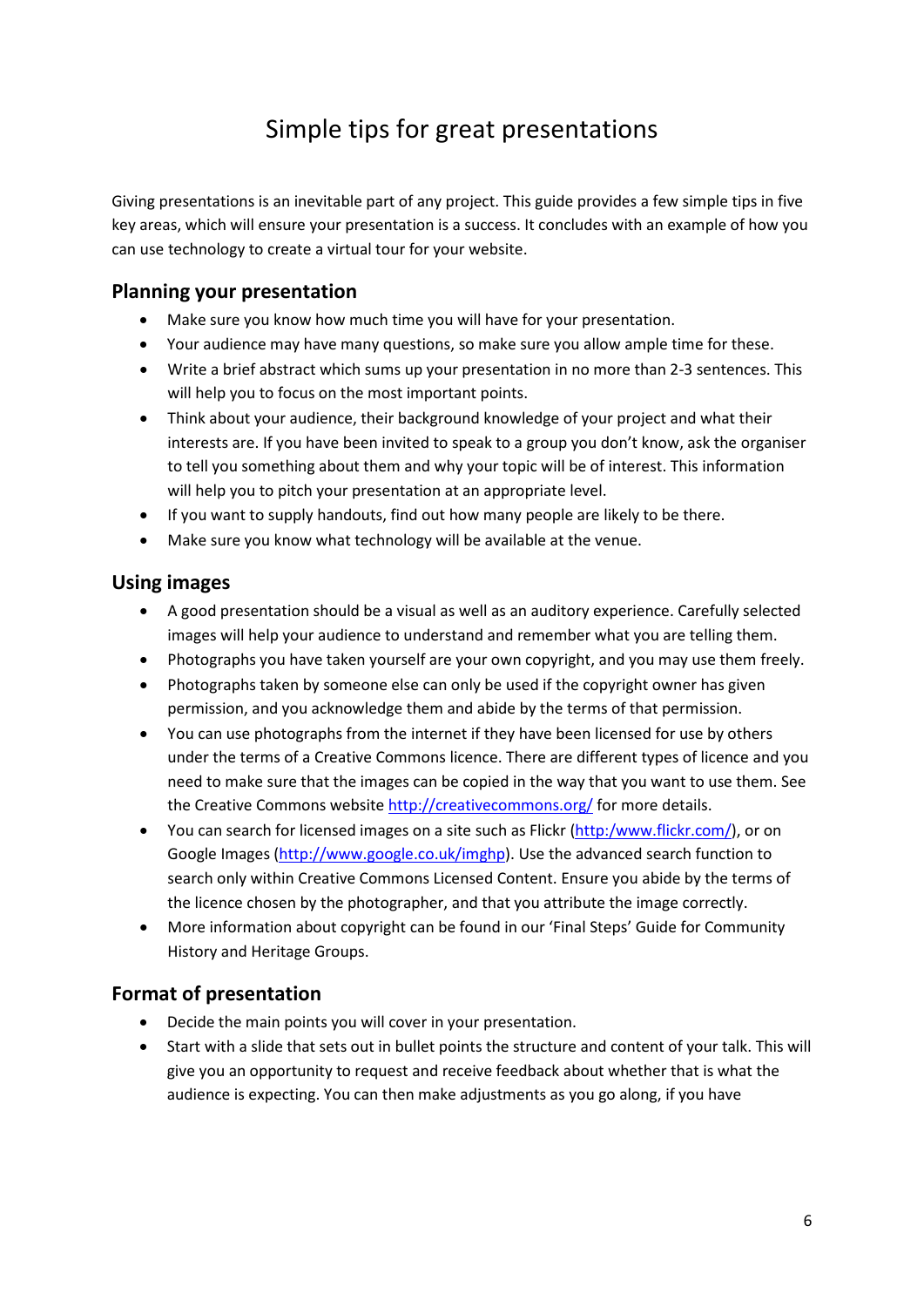misjudged what they want. The audience will also know the direction your talk will take, which will help them to absorb your material.

- Simple presentations often look the best.
- Have no more than one slide for every minute of your presentation.
- Consider using a template, so all your slides are in the same style.
- Do you need to conform to any corporate image requirements, or use any logos (e.g. your organisation, or your sponsors, funders or donors)?
- Microsoft PowerPoint contains built in templates, which you just open and type in your information. If you use one of these, think about personalising it in some way, as many people will have seen that style used before. There are also many different free templates available online for PowerPoint.
- PowerPoint allows you to make your own template. Use the 'Master Slide' facility (in the 'View' tab), which will apply the style to every slide. This minimises the overall file size. One attractive method is to use a photograph as background, at 95% transparency. If you are doing this, use a plain background for your text boxes, so the words can be read easily without the darkest parts of the photograph intruding.



*A personalised template. Note also the Creative Commons licensing box on the image.*

- Try to avoid the temptation to use one of the many clever animations within PowerPoint. Some people in the audience will have seen them all before, and may start to get impatient if they have to wait for each slide to emerge through some fancy technology.
- Use a font that is easy to read (not overly cursive), and ideally not less than font size 24.
- Don't type your text in block capitals. People read partly by recognising the shape of words, and that shape is lost if you only use capital letters.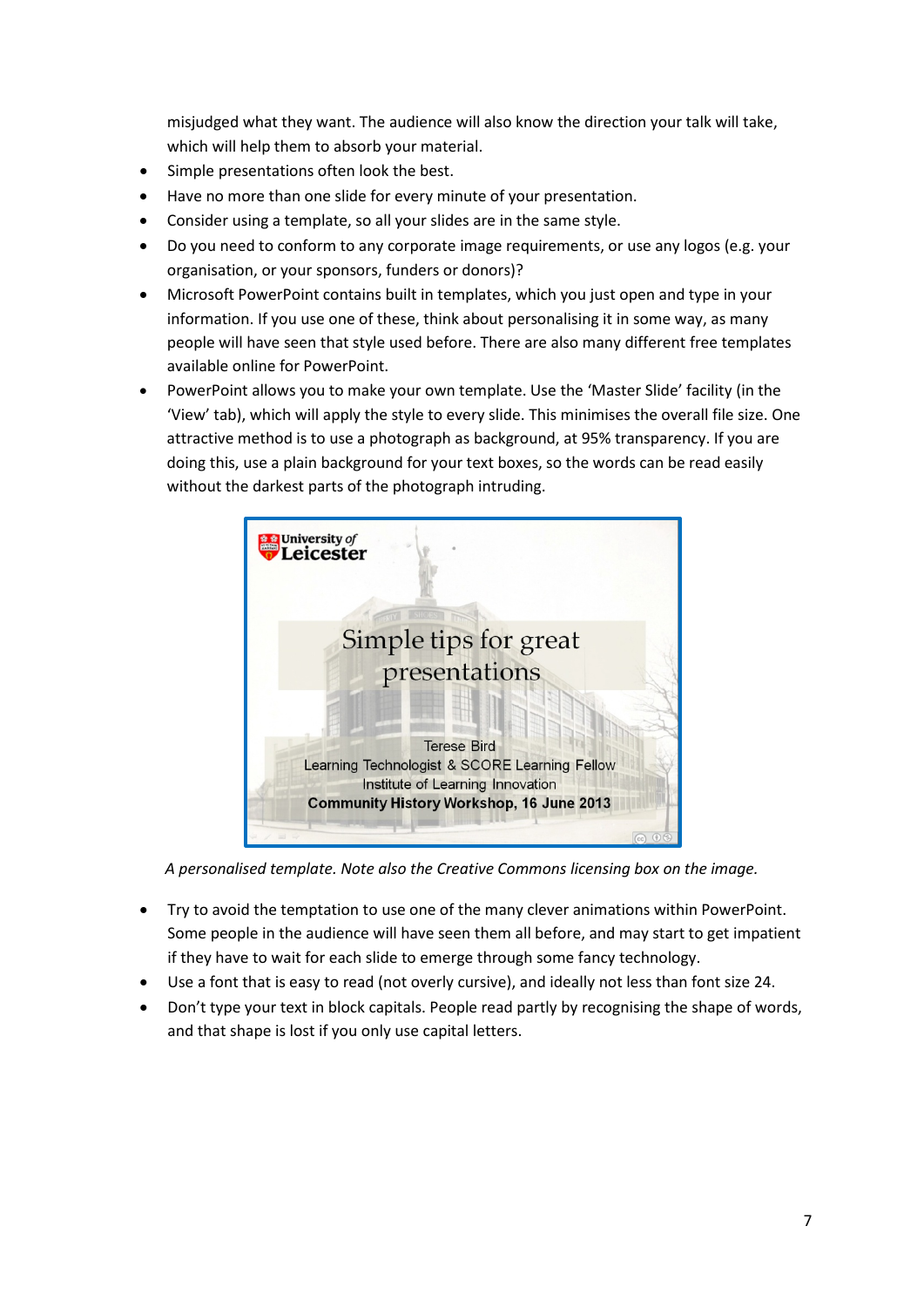• Don't produce slides with long passages of text, unless they are quotations and essential to your presentation. If you want to use slides which just have words, use bullet points, and restrict yourself to 3-4 points per slide.

### **Venue and delivery**

- Ensure you know where the venue is, and where you can park if you will be driving.
- Consider taking your own laptop (if you have one), especially if you have embedded audio or video into your slides, or are using animations.
- Arrive early, so you have time to try out the technology and ensure it all works.
- Give extra don't just read what it says on the slide. Explain the pictures and expand on any bullet points.
- Consider using SlideShare to make your slides available to those who could not be present [\(http://www.slideshare.net/\)](http://www.slideshare.net/)

# **Reducing technology risks**

- Technology doesn't always work, and the software on the computer you will be presenting on may be different from that on the computer you used to create your presentation. Always have a contingency plan.
- If you have been told a computer with PowerPoint will be available and you have created your presentation in any post-2003 version of PowerPoint (file extension .pptx), make sure you also save your file on your memory stick in the pre-2007 format (use the 'save as' command and scroll down to find 'Powerpoint 97-2003 presentation', with the file ending .ppt). Later files ending .pptx will not work on an earlier version of the software.
- Take your presentation on two memory sticks, in case the computer at the venue refuses to accept your first USB stick.
- If you want to show something on the internet, also include screen shots within your slides, so you have something to show people if you can't get a wireless (Wi-Fi) connection. Screen shots can be captured easily using the 'Print Screen' (Prt Scr) key on the top line of your keyboard. Use other software to trim this image before creating your slide (or use the 'Screen clipping' tool in post-2007 versions of Powerpoint, found within the 'insert – screen shot' menu).
- Video and audio clips can bring a presentation to life, but check that the computer at the venue will play sound, and be aware that clips do not always work on a different computer.
- To minimise the possibility of it not working, start by creating a folder on your PC for your presentation. Add the audio and/or video clip to that folder. Create your PowerPoint presentation within the folder, add the clip(s) and save. **Copy the whole folder** to your memory stick and not just the PowerPoint presentation.
- It is possible to buy small plug-in speakers that you can take with you and that don't require a driver to have been installed on the computer.
- Prezi is a free alternative to Powerpoint, and is more sophisticated, but can only be run from the internet. It is therefore a high-risk option for many venues. To see what Prezi can do,